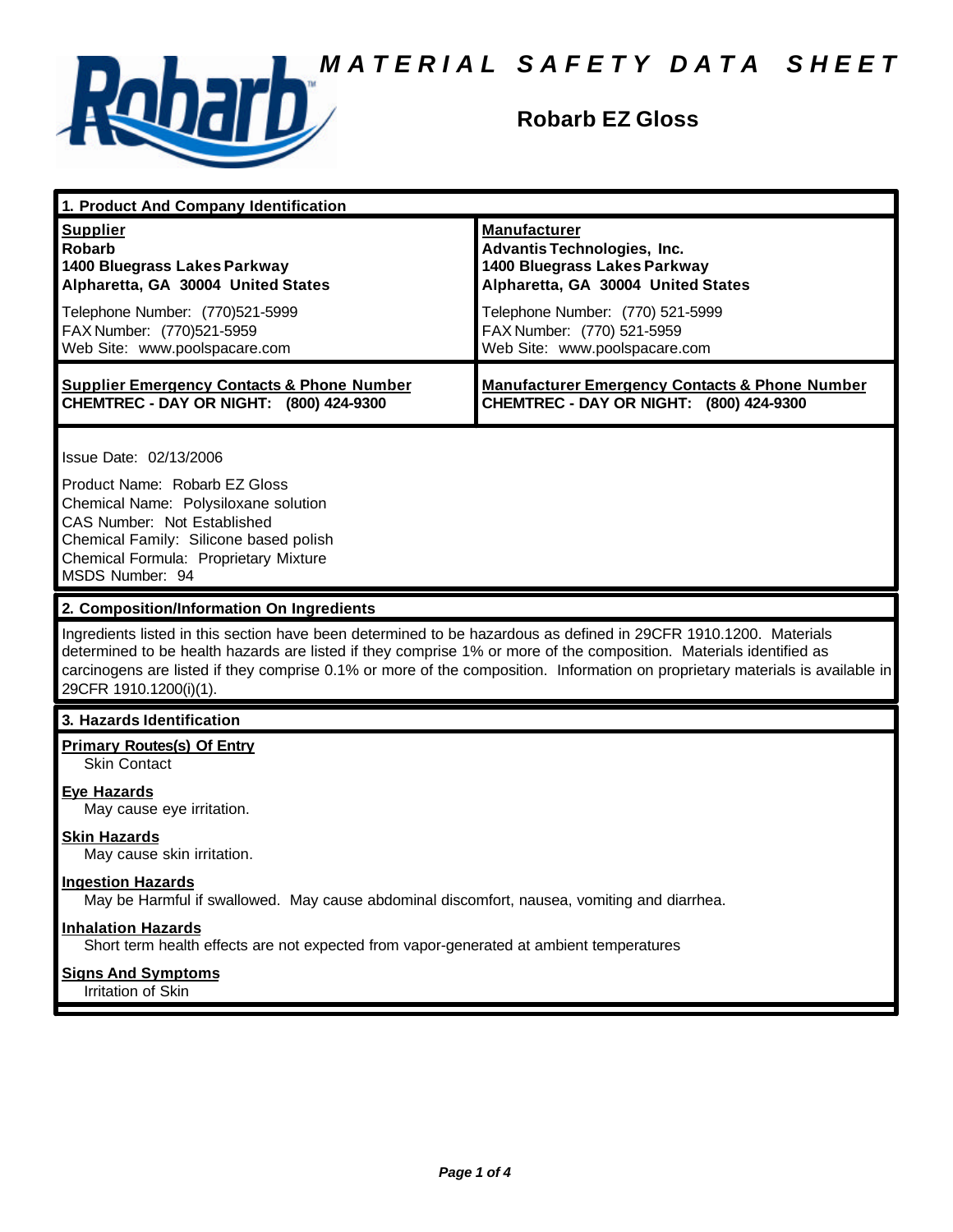# **Robarb EZ Gloss**

# **3. Hazards Identification - Continued**

## **First Aid (Pictograms)**



# **4. First Aid Measures**

### **Eye**

In case of contact, hold eyelids apart and immediately flush eyes with plenty of water for at least 15 minutes. Call a physician or a poison control center if irritation persists.

## **Skin**

In case of contact, immediately flush skin with soap and plenty of water. Remove contaminated clothing and shoes. Get medical attention if irritation persists.

### **Ingestion**

Do not induce vomiting. If victim is fully conscious, give 2 glasses of water. Obtain medical attention.

### **Inhalation**

If breathing is difficult remove to fresh air.

## **Fire Fighting (Pictograms)**



## **5. Fire Fighting Measures**

Flash Point: N/A °F Flammability Class: N/A

# **Fire And Explosion Hazards**

### **Extinguishing Media**

Use the appropriate extinguishing media for the surrounding fire.

### **Fire Fighting Instructions**

Firefighters should wear self-contained breathing apparatus and full protective gear. Water can be used to cool and protect exposed material.

### **6. Accidental Release Measures**

Clean up spill immediately. Contain and/or absorb spill with inert material (e.g. sand, vermiculite). Use appropriate containers to avoid environmental contamination.

### **7. Handling And Storage**

### **Handling And Storage Precautions**

Keep out of reach of children. Store material in a cool and dry place. Keep containers tightly closed.

### **Handling Precautions**

Use only with adequate personal protection.

# **Storage Precautions**

Keep out of reach of children.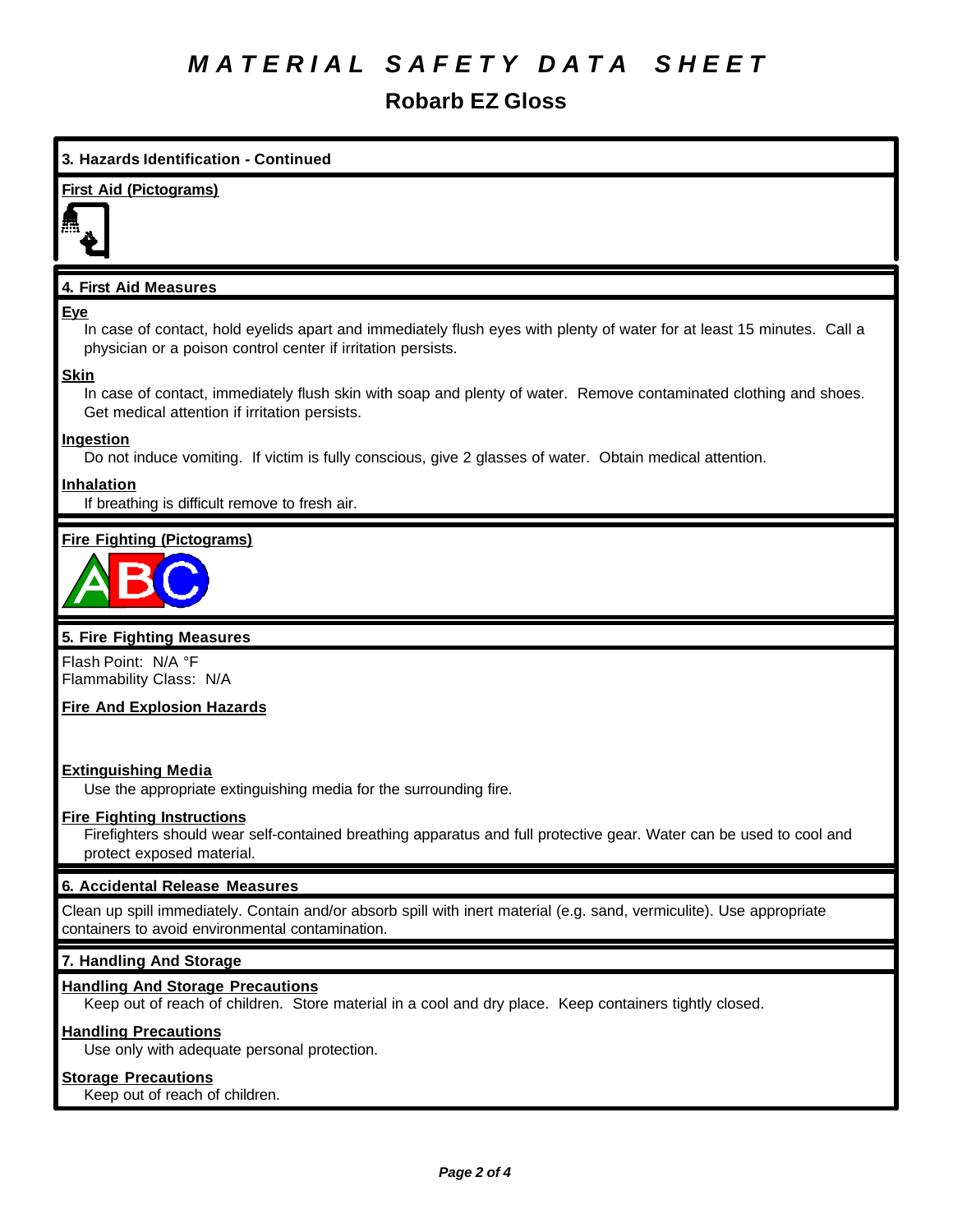# **Robarb EZ Gloss**

# **7. Handling And Storage - Continued**

### **Work/Hygienic Practices**

Use safe chemical handling procedures suitable for the hazards presended by this material. Avoid contact with eyes and skin.

### **Protective Clothing (Pictograms)**



### **8. Exposure Controls/Personal Protection**

### **Engineering Controls**

Local exhaust acceptable. Special exhaust not required

#### **Eye/Face Protection**

Safety glasses with side shields or goggles recommended.

#### **Skin Protection**

Chemical-resistant gloves.

### **Respiratory Protection**

None normally required.

## **9. Physical And Chemical Properties**

### **Appearance**

Thick white emulsion

### **Odor**

Bland odor

Chemical Type: Mixture Physical State: Liquid Melting Point: n/a °F Boiling Point: 212 °F Specific Gravity: 1.46 Molecular Weight: NOT DETERMINED Percent Volitales: NOT DETERMINED Vapor Pressure: NOT DETERMINED pH Factor: 7-8 Solubility: SOLUBLE Evaporation Rate: NOT ESTABLISHED

### **10. Stability And Reactivity**

Stability: Stable Hazardous Polymerization: Will not occur.

#### **11. Toxicological Information**

No Data Available...

### **12. Ecological Information**

No Data Available...